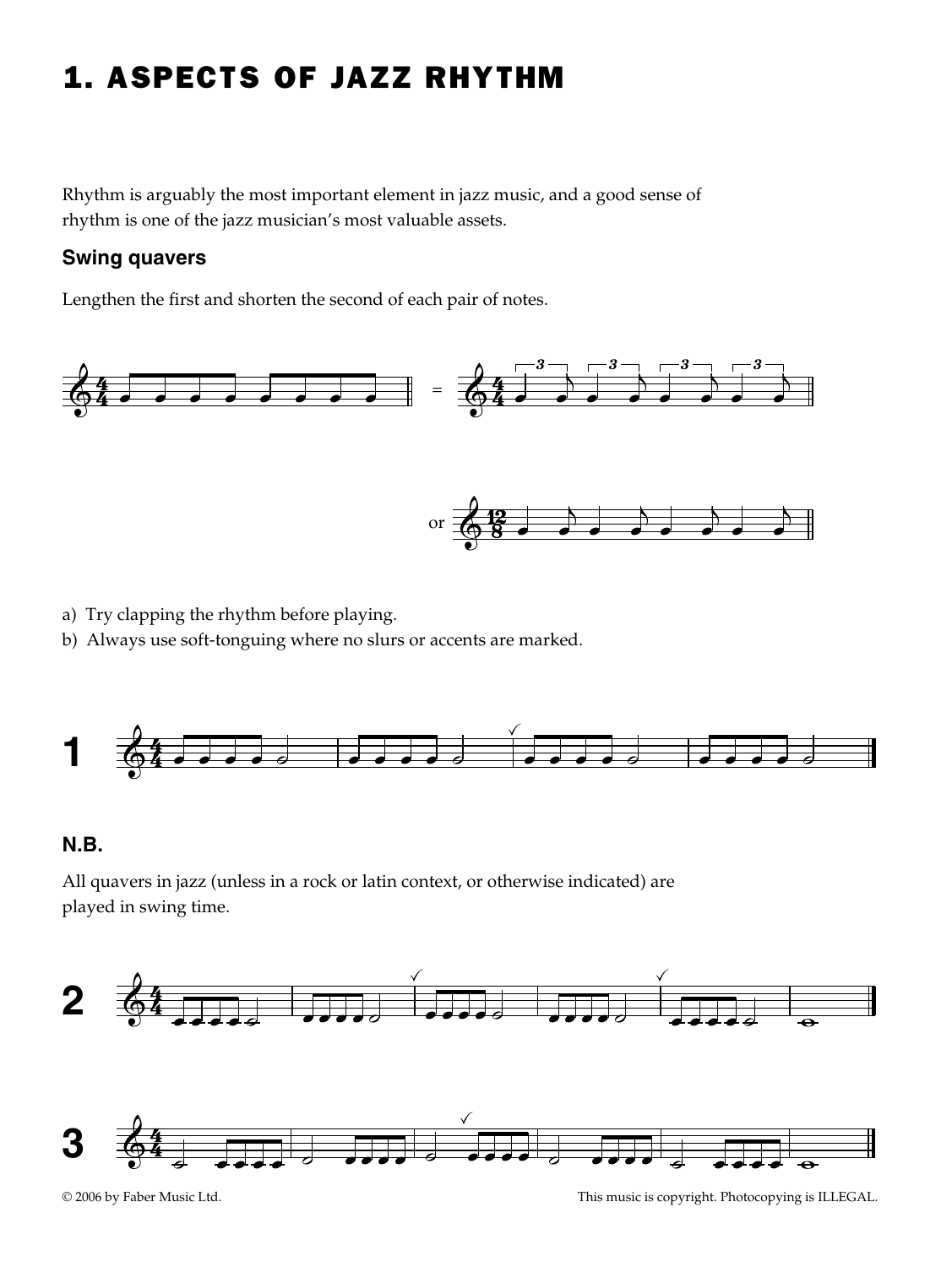# 3. STUDIES IN VARIOUS TONALITIES

### **The blues scale**

The blues scale is one of the most common features of jazz.

The blues scale in C



Familiarize yourself with this scale, and learn to play (and sing) it in every key. Then play the following studies.











16